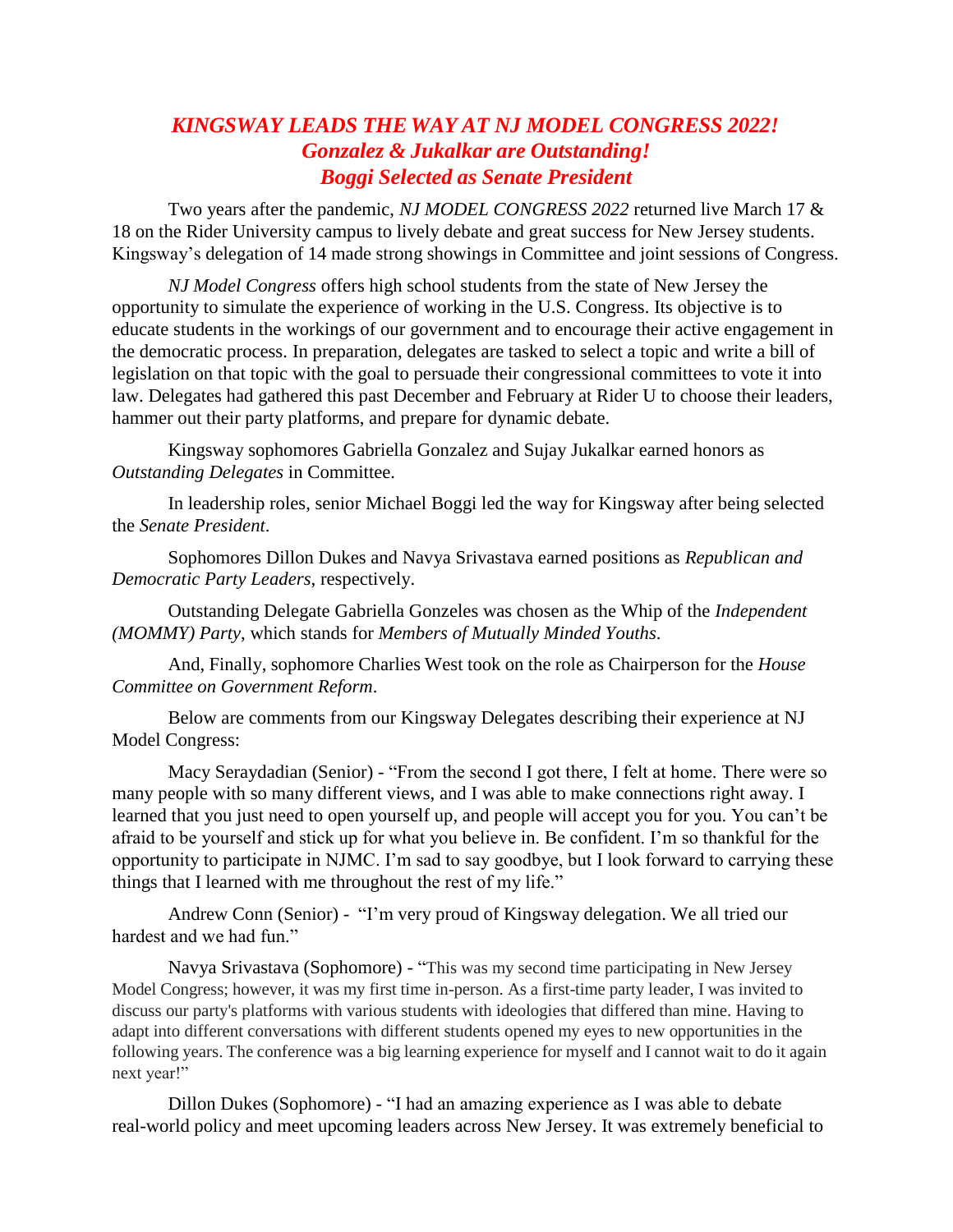me as I was able to gain communication skills and improve on my public speaking that will be very important for me in the future."

Miranda Sterner (Sophomore) - "From this experience (in NJMC 2022) I learned to take the chances you are given in stride and try your hardest."

Addison Torres (Freshman) - "I learned from this experience that no matter how scared you are to stick up for yourself and your views, do it. Opportunities don't just show up randomly, they are put into your life for a reason. No matter how scared you are, be sure to take that opportunity and run with it because you would never know all the amazing memories and lessons you would learn."

Juliana Jones (Freshman) - "Many people do not agree with my point of views on the political spectrum. But after visiting NJ Model Congress, it made me feel more confident to speak up for what I believe in and take the necessary steps to do what is needed to make a change."

Plans for Princeton & New Jersey Model Congress 2022-23 are in the works and the future for Kingsway Debate is bright. To all students interested to learn more about *Model Congress, Debate Club*, as well as the *Public Speaking & Debate* class, you are invited to contact Mr. Andew Young in Room 214 or email (*younga@krsd.us*). You will learn and apply skills that will serve you well beyond the walls of KRHS.



**Pic #1 -** *Outstanding Delegate & MOMMY Party Whip* Gonzalez with *Republican Party Leader*, Dukes